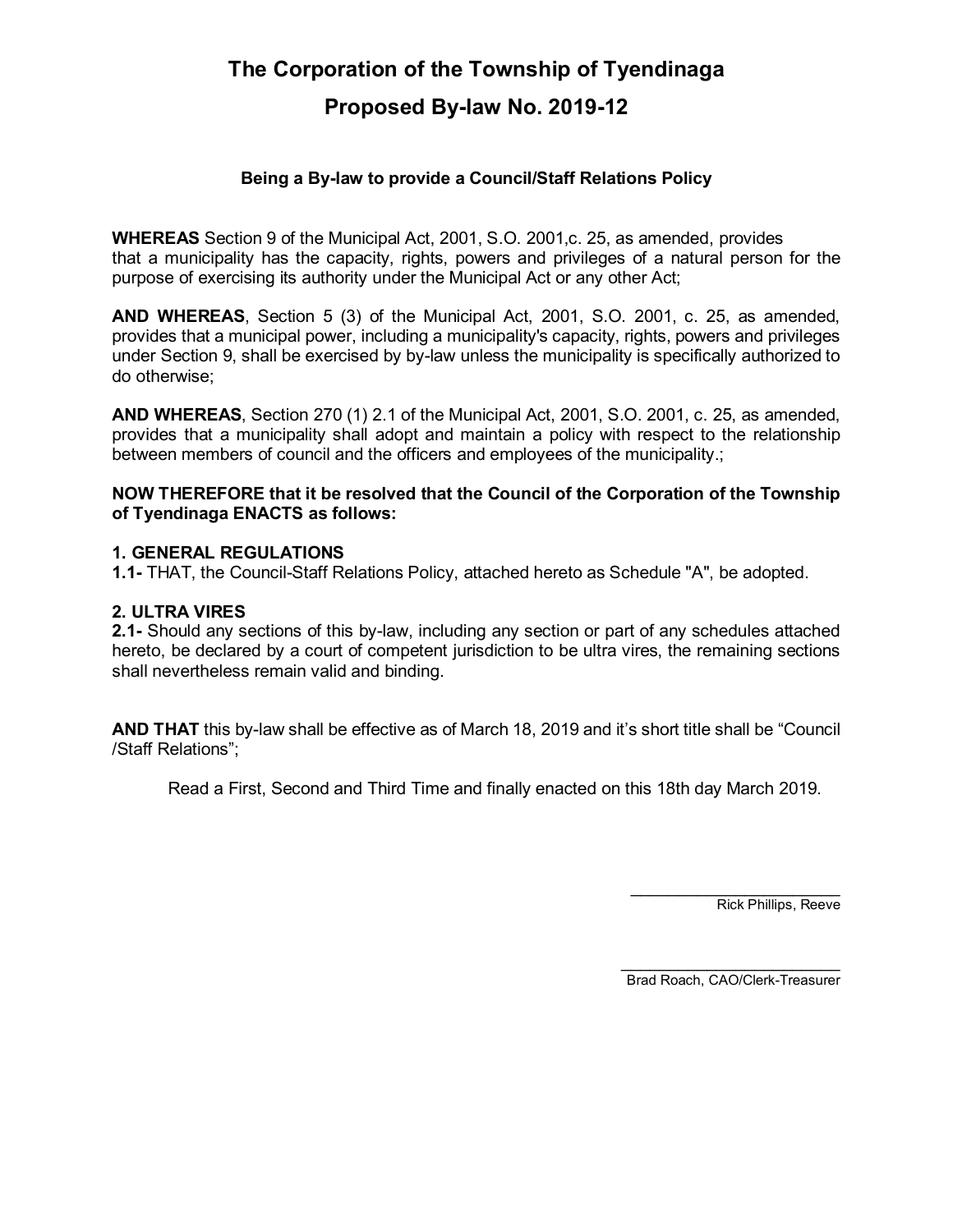# **The Corporation of the Township of Tyendinaga**

# **By-law No 2019-12**

# **Schedule A- Council/Staff Relations Policy**

# **1.0 PURPOSE**

This policy provides guidance on how the Municipality ensures a respectful, tolerant and harassmentfree relationship and workplace between Members of Council and the officers and employees of the Municipality.

# **2.0 LEGISLATIVE AUTHORITY**

Section 270 (1) 2.1 of the Municipal Act, 2001, S.O.2001,c. 25, as amended, provides that a municipality shall adopt and maintain a policy with respect to the relationship between members of council and the officers and employees of the municipality.

### **3.0 DEFINITIONS**

**"Chief Administrative Officer"** - shall mean the Chief Administrative Officer (CAO) or designate duly appointed by the Municipality as prescribed in Section 229 of the Municipal Act, 2001, S.O. 2001, c. 25, as amended.

**"Clerk"** - shall mean the person or designate duly appointed by the Municipality as prescribed in Section 228 of the Municipal Act, 2001, S.O. 2001, c. 25, as amended.

**"Council"** - shall mean the Council of the Municipality in accordance with the Council Composition By-Law in effect.

# **4.0 POLICY STATEMENT**

The Municipality will promote a respectful, tolerant, harassment-free relationship and workplace between Members of Council and the officers and employees of the Municipality, guided by the Code of Conduct for Members of Council and Local Boards and the Procedural By-Law.

#### **5.0 POLICY REQUIREMENTS**

The relationship between Members of Council and the officers and employees of the Municipality is guided by the following:

#### **1. Code of Conduct for Members of Council and Committees**

The Code of Conduct for Members of Council and Committees establishes the ethical behaviour expected of Members of Council and Committees. Section 11 of the Code of Conduct for Members of Council and Committees relating to "General Conduct" states the following: **"11. Conduct Respecting Staff:** 

1. Mutual respect and cooperation are required to achieve the Council's corporate goals and implement the Council's strategies through the work of staff. The role of Council is to lead through setting policy and budget. It is not to manage or administer.

2. Staff members serve Council and work for the municipal corporation under the direction of the Chief Administrative Officer. Council directs staff through its decisions as recorded in the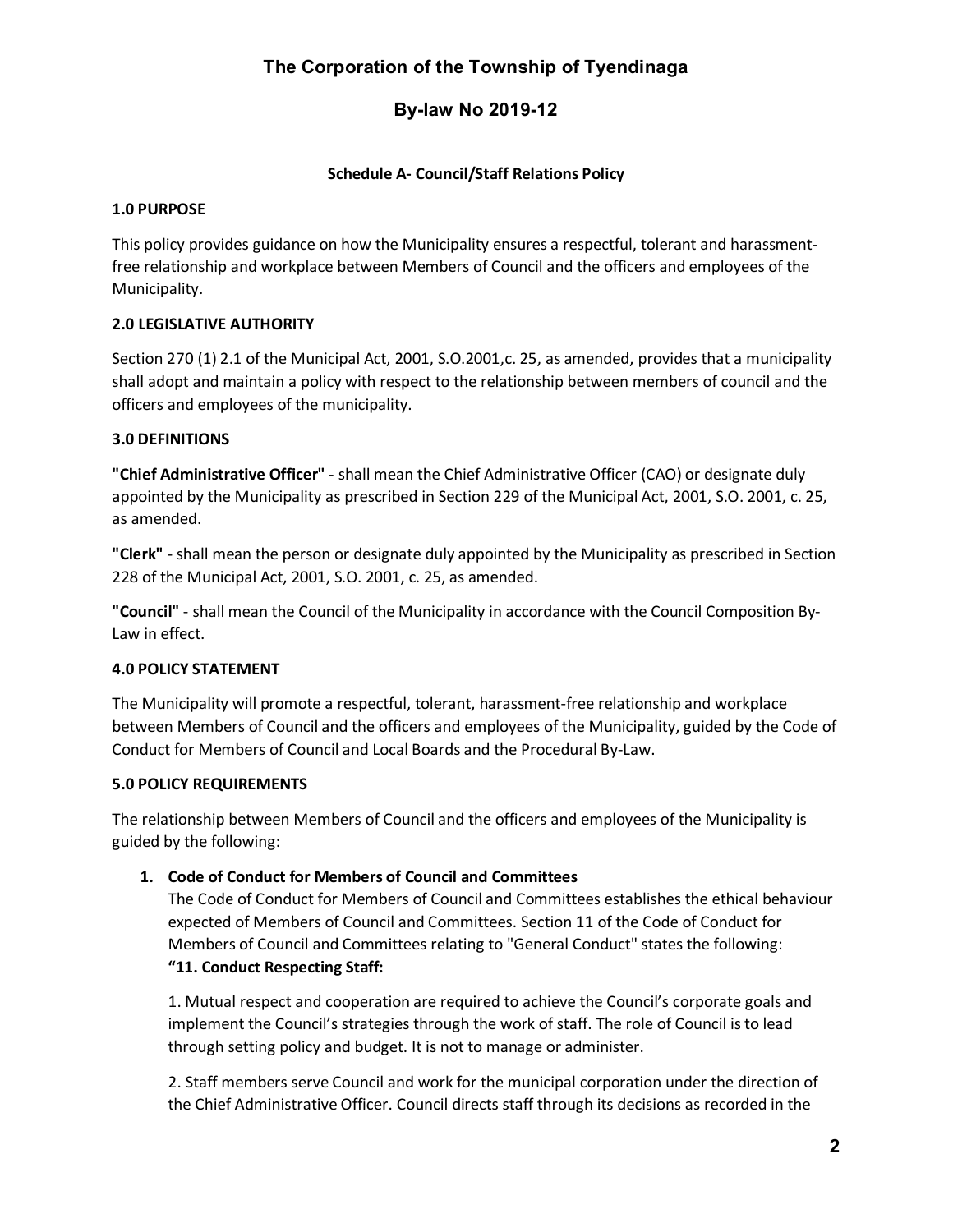# **The Corporation of the Township of Tyendinaga**

# **By-law No 2019-12**

minutes and resolutions of Council and its Committees. Members of Council have no individual capacity to direct members of staff to carry out particular functions.

3. Inquiries of staff from members of Council should be directed through the Chief Administrative Officer or the appropriate senior staff as directed by the Chief Administrative Officer.

4. Members of Council must respect that:

- Staff provide advice and make policy recommendations in accordance with their professional ethics, expertise and obligations. Councillors must not willfully injure the reputation, impugn the integrity or question the capabilities or performance of staff in a manner that is inappropriate.
- Staff undertake their duties based on political neutrality without undue influence. Councillors may not invite or pressure any member of staff to engage in partisan political activities.

5. Members of Council must not use or attempt to use their authority or influence for the purpose of intimidating, threatening, coercing, commanding or influencing any staff member with the intent of interfering in staff's duties."

# **2. PROCEDURAL BYLAW**

The Procedural By-Law establishes rules, procedure and conduct within Council, Committees and Guests. Specifically, Section 14 and 15, titled "Conduct of Members of Council and Guests" states as follows"

#### "CONDUCT OF MEMBERS OF COUNCIL AND GUESTS

#### 14. No member shall:

- a. Use offensive or unparliamentarily language in or against the Council or against any member, staff or guest;
- b. Disturb another, or the Council, staff, or guest, by any disorderly conduct disconcerting to the speaker of the assembly;
- c. Speak on any subject other than the subject in debate;
- d. Resist the rules of Council or disobey the decisions of the Reeve or presiding officer or of Council on questions of order or practice or upon the interpretation of the rules of Council;
- e. Leave a meeting without first obtaining permission from the Reeve or presiding officer;
- f. Be permitted to retake their seat after being ordered to vacate, having committed a breach of any rule of the Council, until the next meeting and without making an apology to Council.